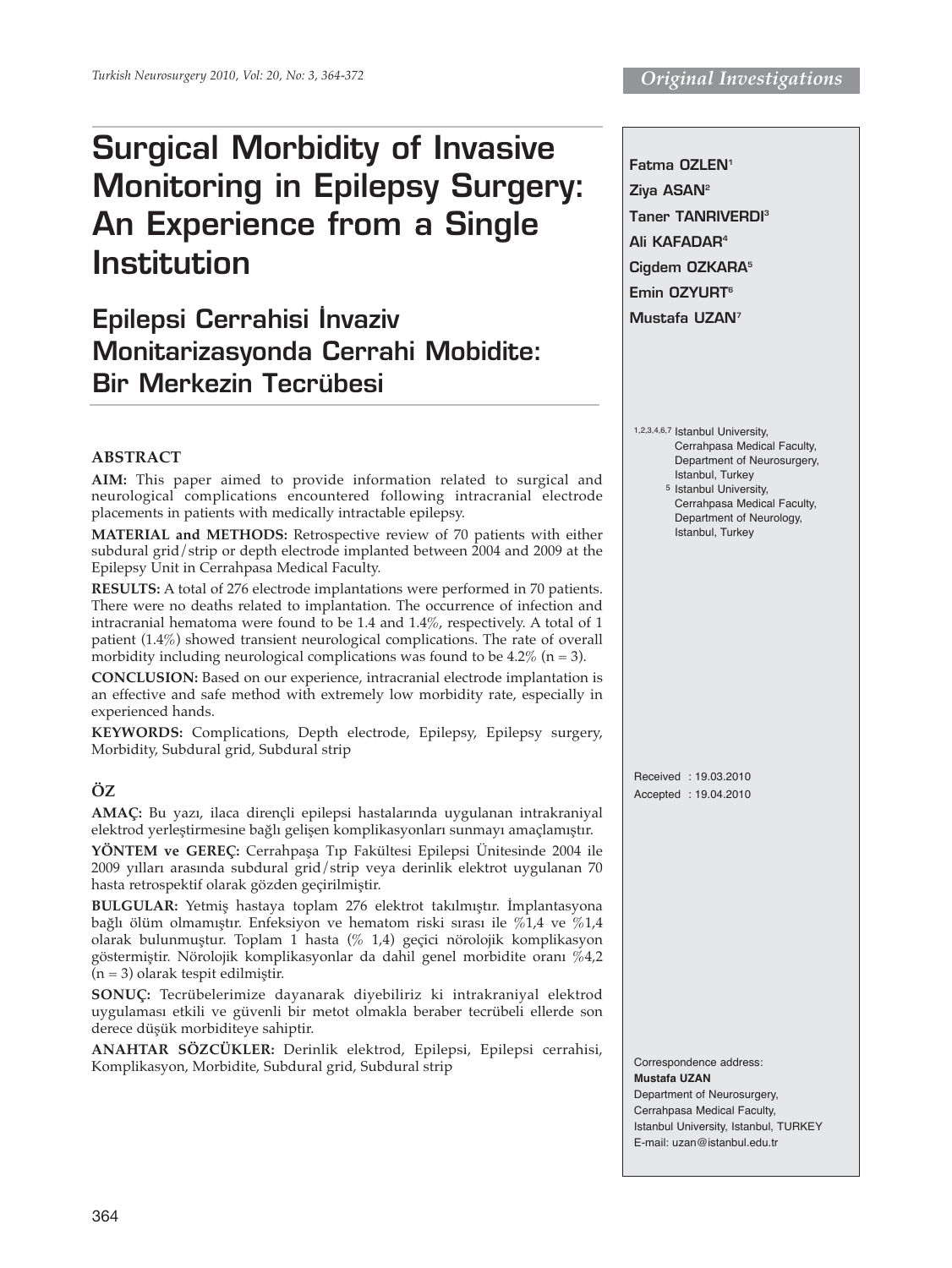#### **INTRODUCTION**

The success rate of epilepsy surgery leading to seizure freedom or less frequency of seizure is clearly depending on the precise and/or accurate preoperative evaluation for defining epileptogenic zone (EZ). It has been clearly established that surgical resection of EZ as much as possible increases the likelihood of seizure free rate which in turn increases patients' quality of life (15, 23, 25). For the many years defining the EZ could be possible by using non-invasive preoperative studies before surgical intervention, however; in some challenging cases invasive studies, namely invasive video-electroencephalographic evaluations had to be performed to localize exact EZ and satisfactory seizure outcome without placing the patient in an intolerable condition because of catastrophic neurological deficit. Invasive monitorization is a surgical intervention in which intracranial placement of a subdural/epidural grid or strip (SDGS) or a depth electrode (DE) which greatly facilitates having abnormal electrical discharges directly coming from the cerebral cortex or from the deeper structures so that artifacts caused by surface EEG recordings are eliminated. Such invasive monitorization have been performed in advanced epilepsy centers around the world since the last 30 years and the current literature shows that it has become "gold standard" in cases where neither lateralization nor localization could be made regarding epileptogenic focus (14, 20, 33).

Although invasive recording is a safe and effective procedure, it is not free of morbidity given that it is a highly invasive diagnostic procedure to lateralize and/or localize epileptic tissues, which also carries additional risks beside epilepsy surgery itself. Complications from invasive diagnostic procedures should be known due to ethical considerations, and the surgeon should inform patients, their family members, and caregivers. Thus, quantification of the risks or complications is as important as seizure outcome to both surgeons and patients since each invasive intervention carries unique potential adverse effects, which must be considered when recommending surgery. Experience from different epilepsy centers with respect to complications from invasive recordings has lessened morbidity and even mortality rates and led it be a safe procedure (8, 22, 28). Hence we think

that sharing our experience in invasive monitoring as a tertiary epilepsy center in Turkey would help in pooling the data in the current literature in order to be more realistic that the epilepsy team must have a working hypothesis before going into such invasive diagnostic procedures. Our aim is not to compare the rate of complication between SDGSs and DEs, rather to give our results and discuss under the current literature.

#### **MATERIAL and METHODS**

Between April 2004 and December 2009, 70 patients have undergone invasive recording due to ambiguity between non-invasive diagnostic procedures and seizure semiology in relation to lateralization or localization of the epileptogenic focus, at the epilepsy center in Cerrahpasa Medical Faculty, Department of Neurosurgery. A list of all patients was obtained from the epilepsy surgery database. After each procedure (subdural grid/strip or depth electrode) a radiological imaging such as skull x-ray or computerized tomography (CT) or magnetic resonance imaging (MRI) was performed in order to verify the place of the electrodes inside the cranium so that surgical complications could be verified in all patients. Any neurological deficit secondary to invasive procedures in each patient was also noted while the patient was being recorded in the monitorization unit.

## *Selection Criteria*

In this historical review of patient's charts, the only selection criteria for complications after invasive intracranial monitoring was for those patients whose first or subsequent intracranial placement of SDGS or DE studies were performed at our center.

## *Definition of complication*

There is actually no universal definition of complication after epilepsy surgery but depending on a few previously published reports we defined a complication as unwanted, unexpected, and uncommon event after either a diagnostic or therapeutic procedure (1, 19). However, the authors who contributed to this study want to underline that the definition of a complication may be open for discussion because some postoperative disturbances have been considered as acceptable side effects and not as complications if they resolved completely within a few days. Thus, for example, minute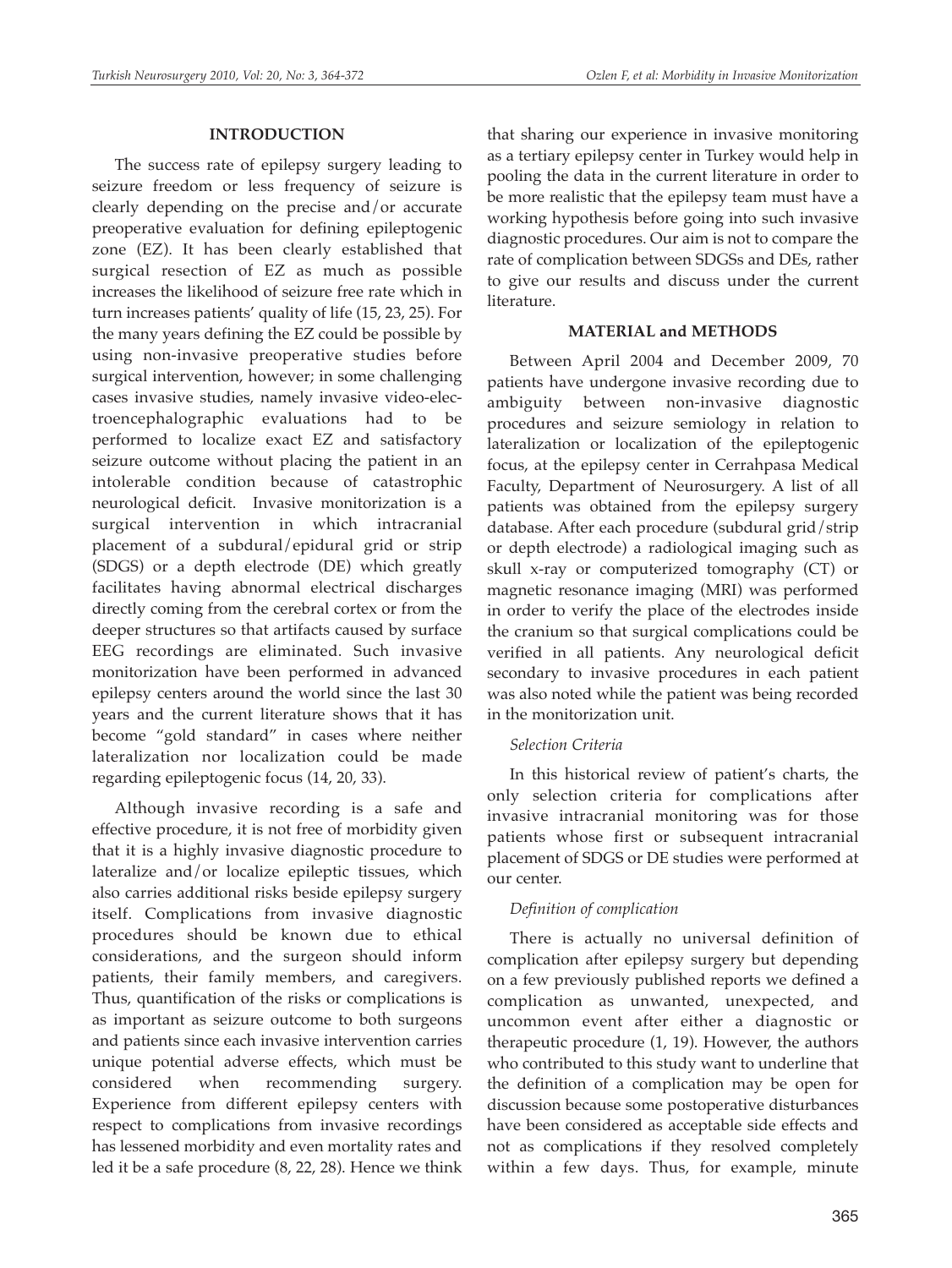hemorrhages without any complication at the site of entry of a depth electrode which may be inevitable and should not be considered a surgical complication or brain edema after a placement of a larger subdural grid which may cause simple transient side effects such as dysnomia, mild hemiparesis, aphasia, and numbness in extremities, which generally resolve after anti-edema medication.

## *Invasive procedures*

Invasive monitorization was initiated at our center in 2004 and there has been an evolution from the subdural grid/strip (SDGS) to depth electrodes since 2004. Between 2004 and 2006, SDGS was mainly used for lateralization or localization of the EZ. As the stereotactic frame became available in our operating theatre and commercially available depth electrodes in our country, we switched from SDGS to depth electrodes (DEs) during the last 1 to 2 years. The surgical technique either for SDGS or DEs has been explained in detail in the current literature (12, 30); however the technique with which the electrodes are inserted sometimes may show some differences from institution to institution so that there is no common standardization for the surgical placement of invasive apparatus. The detailed explanation of our surgical technique with respect to SDGS and DE placement is beyond the scope of this paper but general rules are worth mentioning. At our center placement of SDGS was carried out by either a burr hole or standard craniotomy under the general anesthesia. Before coming to the operating room, head positioning and skin incision should be planned to have enough exposure of the cerebral tissue of interest. Cerebral localization of SDGS can be performed under the guidance of MRI in the operating room. Particular attention should be paid to the site of interest otherwise the exact location of presumed epileptogenic tissue could be missed. Bone flap and dural opening also need careful attention since any injury to the cerebral cortex or cortical vessels will create a new epileptic focus in the future. Meticulous attention should be paid especially in dural opening that is generally stuck on the cerebral cortex in epilepsy patients. Once the brain is exposed, the grids should be placed under direct visualization in order to prevent vessel injury. Obtaining a digital image after the placement of the grid or strip should not be forgotten and it will guide

the team to define the epileptogenic focus while having seizure activity or during mapping. Patients usually spend a few hours after the implantation in the intensive care unit (ICU) and then are transferred to specialized unit for continuous video-EEG monitarization.

The DEs are also inserted under general anesthesia and frame-based stereotactic technique is used in our center. It should be noted that surgical technique largely depends on the availability of devices in the epilepsy unit since some centers use navigation-based frameless technique for the electrode placement. At the morning of the day of surgery, the stereotaxy frame is placed under light sedation and the patient is transferred to the MRI unit. After performing MRI, targets are defined on the computer depending on the Talairach and Tournoux coordinates (21). Electrode placement is performed through the burr holes that enable us to visualize the cortex and the cortical vessels underneath. Additional attention should be paid in patients whose hemisphere is atrophic and fibrotic since insertion of DEs may be difficult so that it is easy to miss the target of interest.

Basic care such as meticulous control of infection with antiseptic techniques both during implantation and monitoring periods should be considered. Head dressing is performed with bacitracin soakedsponges and antibiotics are administered as a rule until SDGS or DEs are removed at our center. Any anticoagulating or antiaggregating agents are stopped before the procedures. Cerebrospinal fluid leak generally stops spontaneously and the duration of monitoring ranges between 4 to 10 days. Steroids are also administered after the procedure but tapered off within one week. Either CT or MRI was taken after the implantation to demonstrate to what extent we have achieved the target(s) and to also see whether there was any acute surgical complication.

## *Data Recording*

After a retrospective review of patient's charts, a database was created and some variables were grouped in order to make categorical comparisons. The fFollowing independent variables were included: age of patient, gender, site of implantation, number of lobes covered, number of electrode inserted, and duration of monitoring. The occurrence of complications regarding invasive monitoring was tabulated as follows: *surgical* including hematomas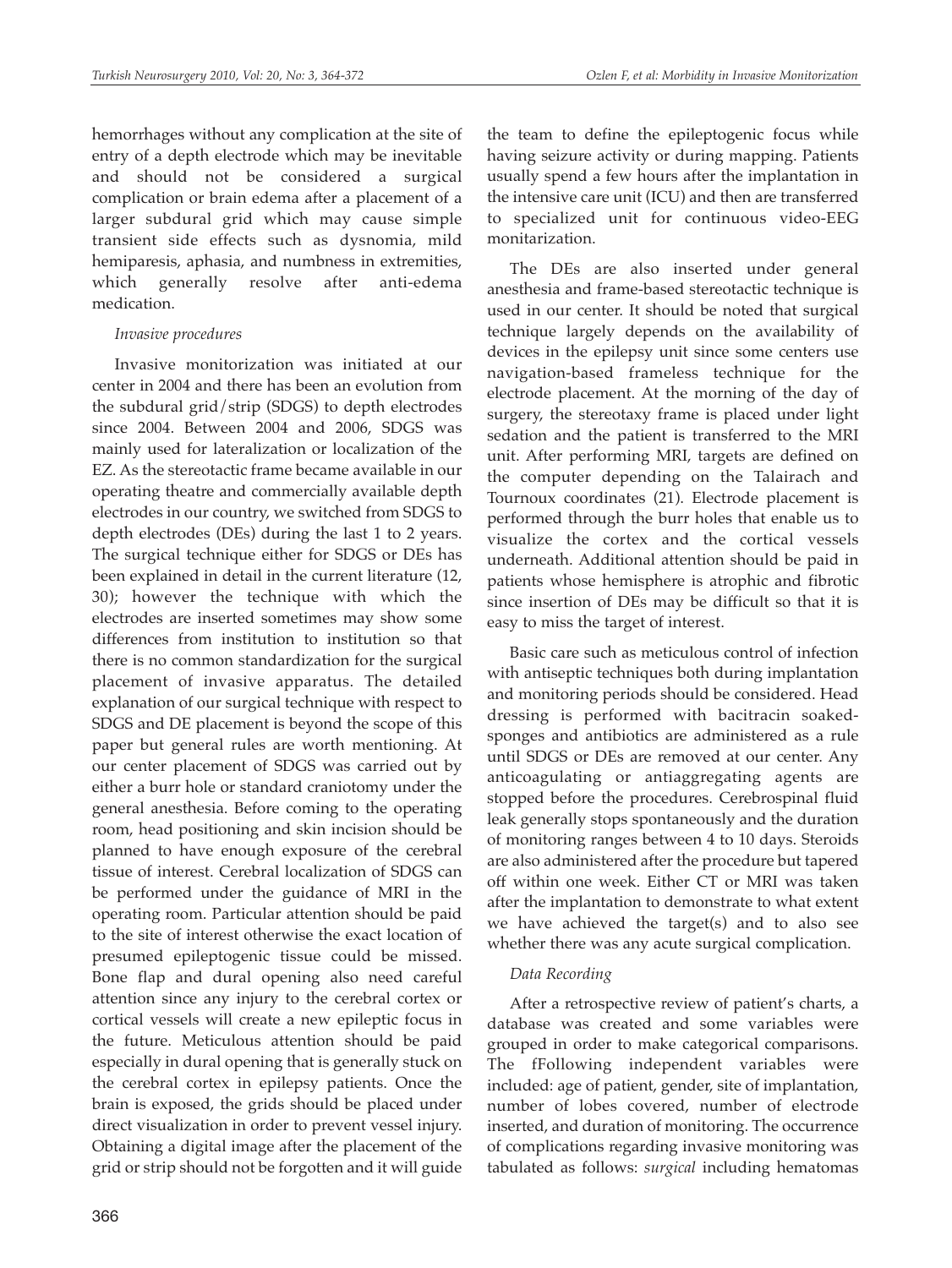(epidural, subdural, or intraparenchymal) and infections and *neurological*.

#### *Statistical Analysis*

All data collected from each patient were organized in a database (Excel, Microsoft Corp.). Numeric variables were provided as the mean  $\pm$  SD. Correlation analysis was made using Pearson's correlation tests. A probability value  $< 0.05$  was considered statistically significant. All statistical calculations were performed using commercially available software (SPSS version 14.0 SPSS Inc.).

#### **RESULTS**

#### *Surgical Complications*

A total of 70 patients with complex partial (CP) seizures or secondary generalization underwent either SDGS or frame-based stereotactic placement of intracranial DE recordings. The mean age of the patients and mean age of onset of epilepsy were 23.4  $\pm$  11.9 and 8.4  $\pm$  9.1 years, respectively. Twenty-four patients had a history of a risk factor during infancy or childhood period including encephalitis ( $n = 7$ , meningitis (n = 4), head trauma (n = 5), febrile convulsion  $(n = 4)$ , birth difficulties  $(n = 2)$  and both encephalitis and birth difficulties together  $(n = 2)$ . In 10 patients a neurological deficit at the time of hospital admission was present and 2 patients; one with iron deficiency anemia and the other with diabetes mellitus and hypertension were using medications related to their illnesses. Table I provides clinical summary of patients evaluated in this study.

SDGSs were implanted in 41 and DEs in 21 patients during the study period. SDGSs had to be inserted together with DEs in 8 patients due to the extensive presumed epileptogenic zone. The majority of the patients needed multilobar insertion  $(n = 53; 76.4\%)$  of either SDGSs or DEs that was followed by the frontal lobe. Regarding multilobar implantation, the fronto-temporal region was the most common site of implantation ( $n = 31$ ; 58.4%), followed by the fronto-parieto-occipital region  $(n =$ 22; 41.4%). Of the 276 electrodes implanted, 142  $(51.4\%)$  were SDGSs only and 107  $(41.7\%)$  DEs only. Eight patients who had both modalities made up a total of 27 (9.7%) including 11 SDGSs and 16 DEs. The mean duration of the monitoring period was 4.3  $±$  1.7. The reference for each patient was applied over the forehead (Table II).

| <b>Table I:</b> Clinical Characteristics of 70 Patients that had |  |
|------------------------------------------------------------------|--|
| Undergone Invasive Monitarization                                |  |

| <b>Parameters</b>                 | Number of       |  |
|-----------------------------------|-----------------|--|
|                                   | cases           |  |
| Sex(M/F)                          | 30/40           |  |
| Mean age (yrs)                    | $23.4 \pm 11.9$ |  |
| Seizure onset (yrs)               | $8.4 \pm 9.1$   |  |
| Risk factor $(yes/no)$            | 24/42           |  |
| <b>AED</b> therapy                |                 |  |
| One                               | 11(16.7%)       |  |
| Two                               | 37(53%)         |  |
| More than two                     | 22 $(30.3\%)$   |  |
| Drugs other than AEDs             | $2(3.0\%)$      |  |
| Systemic diseases                 | $2(3.0\%)$      |  |
| Neurological deficit at admission | $10(15.2\%)$    |  |
| Intracranial monitorization       |                 |  |
| Subdural grid/strip               | 41 $(60.6\%)$   |  |
| Depth electrode                   | 21(27.3%)       |  |
| <b>Both</b>                       | $8(12.1\%)$     |  |
| Total number of patients          | 70              |  |
|                                   |                 |  |

*AED: Antiepileptic drug.*

Only 1 patient (1.4%) showed intracranial hematoma, which was epidural hematoma (EDH). This patient was thought to have dominant (left) hemispheric epilepsy so that a large coverage by SDGS and DE was applied. During monitorization in the video-EEG unit, a left fronto-temporal EDH developed that necessitated surgical evacuation that resulted in no sequelae. Neither intraparenchymal hematoma (IPH) nor subdural hematoma (SDH) was noted in our series.

The rate of infection was found to be 1.4% (1 patient). This patient developed meningitis that responded promptly to IV antibiotics without further complication.

#### *Neurological Complications*

One patient (1.4%) demonstrated a neurological complication following the implantation. Right hemiparesis close to hemiplegia was noted immediately after surgery. The CT demonstrated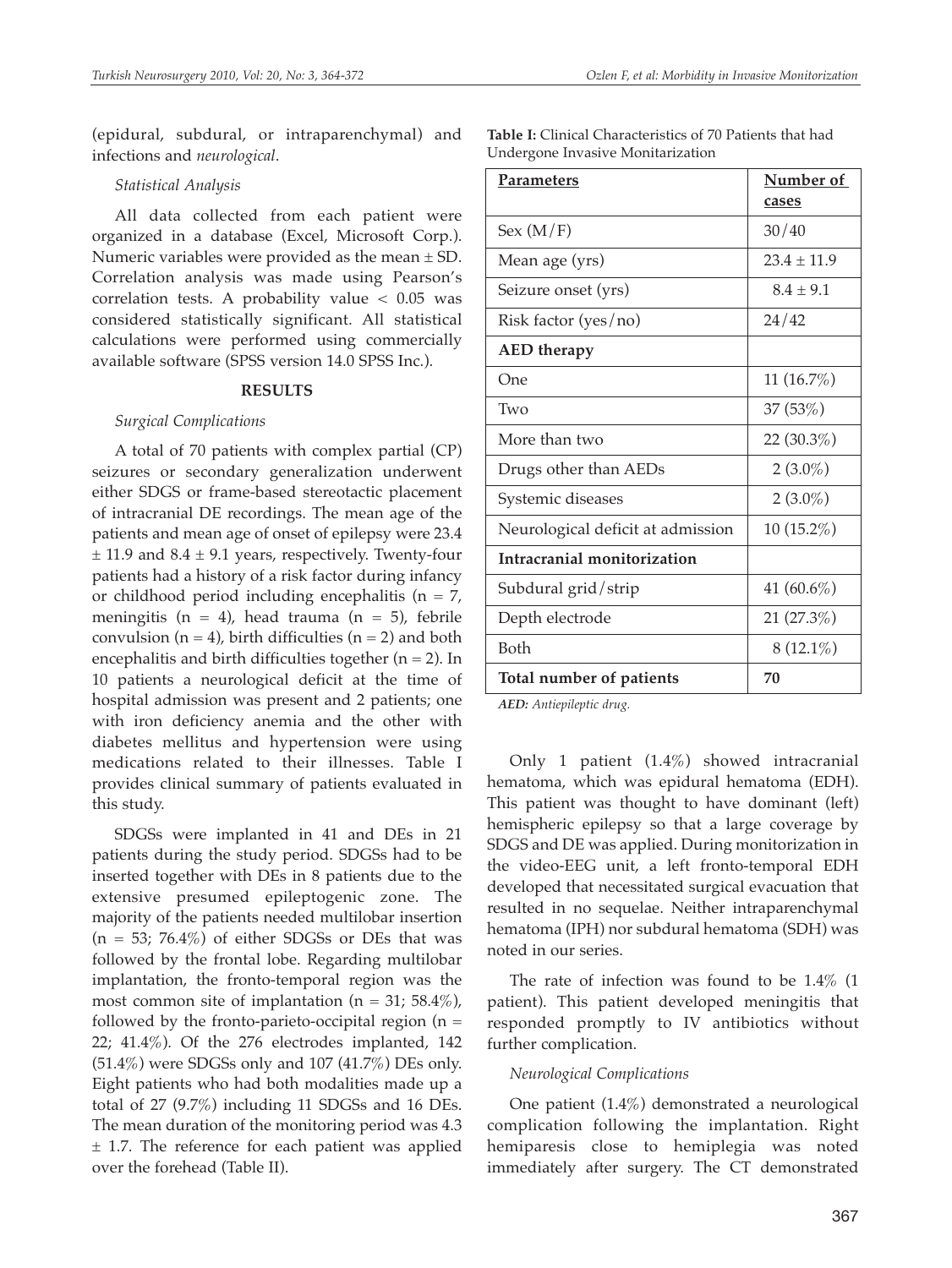that the strip was on the left central area that was being compressed by the strip. Immediate removal allowed the patient to recover completely and the follow-up was uneventful during the monitorization period (Table III).

It should be noted that there are always miscellaneous complications after every surgical procedure that are generally not directly related to surgical procedure itself. Thus in the present series such complications were not included in the statistical analysis because they are generally

|                        | Subdural grid/strip<br>$(n = 41)$ | Depth electrode<br>$(n = 21)$ | <b>Both</b><br>$(n = 8)$ | <b>Total</b><br>$(n = 70)$ |
|------------------------|-----------------------------------|-------------------------------|--------------------------|----------------------------|
| Sex (M/F)              | 20/21                             | 7/14                          | 3/5                      | 30/40                      |
| Mean age (years)       | $26.2 \pm 10.4$                   | $20.3 \pm 14.2$               | $20.5 \pm 9.0$           |                            |
| Seizure onset (years)  | $7.7 \pm 6.9$                     | $10.7 \pm 13.9$               | $8.6 \pm 4.6$            |                            |
| Distribution           |                                   |                               |                          |                            |
| Frontal                | $7(17.0\%)$                       | $2(9.5\%)$                    | $0(0\%)$                 | $9(12.8\%)$                |
| Parietal               | $0(0\%)$                          | $0(0\%)$                      | $1(12.5\%)$              | $1(1.4\%)$                 |
| Occipital              | $0(0\%)$                          | $0(0\%)$                      | $0(0\%)$                 | $0(0\%)$                   |
| Temporal               | $2(4.8\%)$                        | $3(14.2\%)$                   | $2(37.5\%)$              | $7(10.0\%)$                |
| Multilobar             | 32 (78.0%)                        | $16(76.1\%)$                  | $5(62.5\%)$              | 53 (76.4%)                 |
| Number of electrodes   | 142                               | 107                           | $27+$                    | 276                        |
| Mean monitoring (days) | $4.4 \pm 1.8$                     | $4.3 \pm 1.8$                 | $3.3 \pm 0.9$            | $4.3 \pm 1.7$              |

|  |  |  |  | Table II: Distribution of 276 Grid/Strip and Depth Electrodes Implanted in 70 Patients According to Each lobe* |
|--|--|--|--|----------------------------------------------------------------------------------------------------------------|
|--|--|--|--|----------------------------------------------------------------------------------------------------------------|

*\* Percentages were calculated depending on patient numbers in each column.*

*† This group includes 11 grid/strip and 16 depth electrodes.*

*Pre-central and post-central gyri were included in the frontal and parietal lobes respectively*

|  |  |  |  | Table III: Morbidity in 70 Patients with 276 Subdural Grid/Strip or Depth Electrode Implantation* |
|--|--|--|--|---------------------------------------------------------------------------------------------------|
|--|--|--|--|---------------------------------------------------------------------------------------------------|

|                           | Subdural grid/strip<br>$(n = 41)$ | Depth electrode<br>$(n = 21)$ | <b>Both</b><br>$(n = 8)$ | <b>Total</b><br>$(n = 70)$ |
|---------------------------|-----------------------------------|-------------------------------|--------------------------|----------------------------|
| Surgical                  | $1(2.4\%)$                        | $0(0.0\%)$                    | $1(12.8\%)$              | $2(2.8\%)$                 |
| Hematoma <sup>+</sup>     | $0(0.0\%)$                        | $0(0.0\%)$                    | $1(12.8\%)$              | $1(1.4\%)$                 |
| • Epidural hematoma       | $0(0.0\%)$                        | $0(0.0\%)$                    | $1(12.8\%)$              | $1(1.4\%)$                 |
| Infection                 | $1(2.4\%)$                        | $0(0.0\%)$                    | $0(0.0\%)$               | $1(1.4\%)$                 |
| • Meningitis              | $1(2.4\%)$                        | $0(0.0\%)$                    | $0(0.0\%)$               | $1(1.4\%)$                 |
| Neurological              | $1(2.4\%)$                        | $0(0.0\%)$                    | $0(0.0\%)$               | $1(1.4\%)$                 |
| ·Hemiparesis              | $1(2.4\%)$                        | $0(0.0\%)$                    | $0(0.0\%)$               | $1(1.4\%)$                 |
| Total number              | $\overline{2}$                    | $\theta$                      | 1                        | 3                          |
| Valid percent (morbidity) | 4.8%                              | $0.0\%$                       | 12.5%                    | 4.2%                       |
| Mortality                 |                                   |                               |                          | $0(0\%)$                   |

*\* Percentages were calculated depending on patient numbers in each column.*

*† Microhemorrhages at the entry site of depth electrodes are not included.*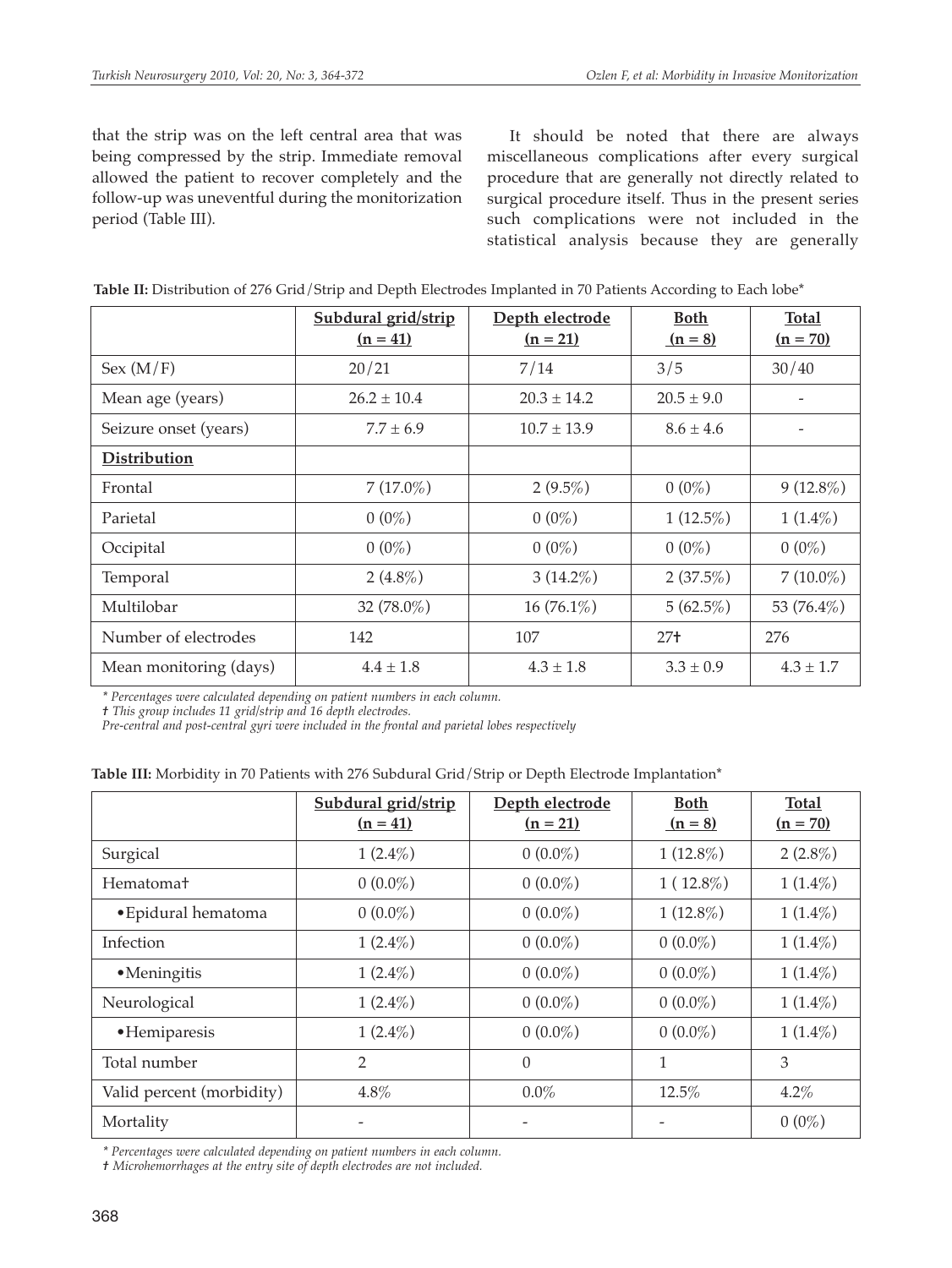inevitable or acceptable during implantation. Micro or small hemorrhages at the entry sites of the depth electrodes demonstrated on the post-implantation CT or MRI in the present series were therefore not included as they are recognized as inevitable or acceptable changes unless they reach a size adequate to cause a neurological deficit or to require surgical intervention. There was only one patient who had severe atrophic right hemisphere on which depth electrodes had caused cerebral contusion at the entry site. Furthermore, the majority of the patients showed transient headache and this was thought to be due to small amount of cerebrospinal fluid (CSF) leak during implantation or mild cerebral edema, especially after large grid implantation.

The overall surgical morbidity rate including neurological complications was  $4.2\%$  (n = 3) in the current series.

#### *Statistical Results*

There was no statistical difference in the complication (including hematoma, infection and other) risk between gender (ℵ2; 0.18) and history of a risk factor ( $\aleph$ 2; 0.74). When considering the lobes separately, we could not perform statistical analysis due to the fact that the majority of the patients had multilobar implantation. Although it seems that SDGSs caused more complications than DEs in this series with a limited number of patients, statistical analysis did not demonstrate a difference regarding complication rates between those patients with SDGSs and those who had DEs implantation  $(X2)$ ; 0.94). The number of lobes covered (Pearson's correlation; 0.07) was not associated with increase rate of morbidity but showed a tendency to be significant. Furthermore, age (Pearson's correlation; 0.46) and duration of monitoring (Pearson's correlation; 0.62) in our series did not have an effect on the complication rate. No mortality has been encountered in this entire series of patients.

### **DISCUSSION**

The success rate of epilepsy surgery undoubtedly depends on the exact definition of EZ which is generally much more extensive than seen on preoperative imaging. The advancing technology used in the diagnosis and treatment of temporal and extratemporal lobe epilepsies has led to a high rate of favorable seizure outcome (15, 23, 25) and increased quality of life for the patients (24, 26, 34). Non-invasive diagnostic studies fail to define EZ in almost 10 to 15% of patients with epilepsy, necessitating invasive intracranial EEG monitorization (subdural grids/strips or depth electrodes) (13, 27). During the last 10 to 15 years, intracranial placement of electrodes in especially non-lesional epilepsy has become popular and frequent and it has been reported that those patients who have been evaluated with intracranial monitorization have a more favorable seizure outcome compared those who had no invasive monitorization (5, 18). Thus, intracranial monitorization is now considered as a "gold standard" diagnostic tool in selected patients.

Although it has been reported that invasive diagnostic modalities and epilepsy surgery itself have a very low morbidity rate (1, 19, 22), some complications such as intracranial hemorrhage can put the patient in such a catastrophic condition that it may overshadow the successful results of the surgery. Thus, quantification of the risks and benefits is equally important to both the patients and the surgeons. They must be considered and discussed with the patient before applying any invasive diagnostic and therapeutic interventions. Despite extensive literature discussing diagnostic and surgical approaches and outcomes following either temporal or extratemporal lobe epilepsies, the complications of invasive diagnostic procedures and therapeutic interventions are poorly documented. The majority of studies concerning complications after intracranial recording techniques mostly include subdural or epidural strips or grids (30, 32) and only a few studies including a satisfactory number of cases have reported mortality and morbidity following DE insertions for epilepsy (5, 18, 22). More importantly, most of the literature regarding the complication rates of invasive monitorization is in reviewed books that generally discuss the complications from multiple centers and/or multiple surgeons (7, 12, 17). Although the heterogeneity of these studies may cause bias in the rate of complications, they provide helpful statistics for both the evaluation of clinical practice and for counseling patients before surgery.

#### *Surgical Complications*

According to previously published series focusing only on the complications following invasive monitorization, it is clear that the most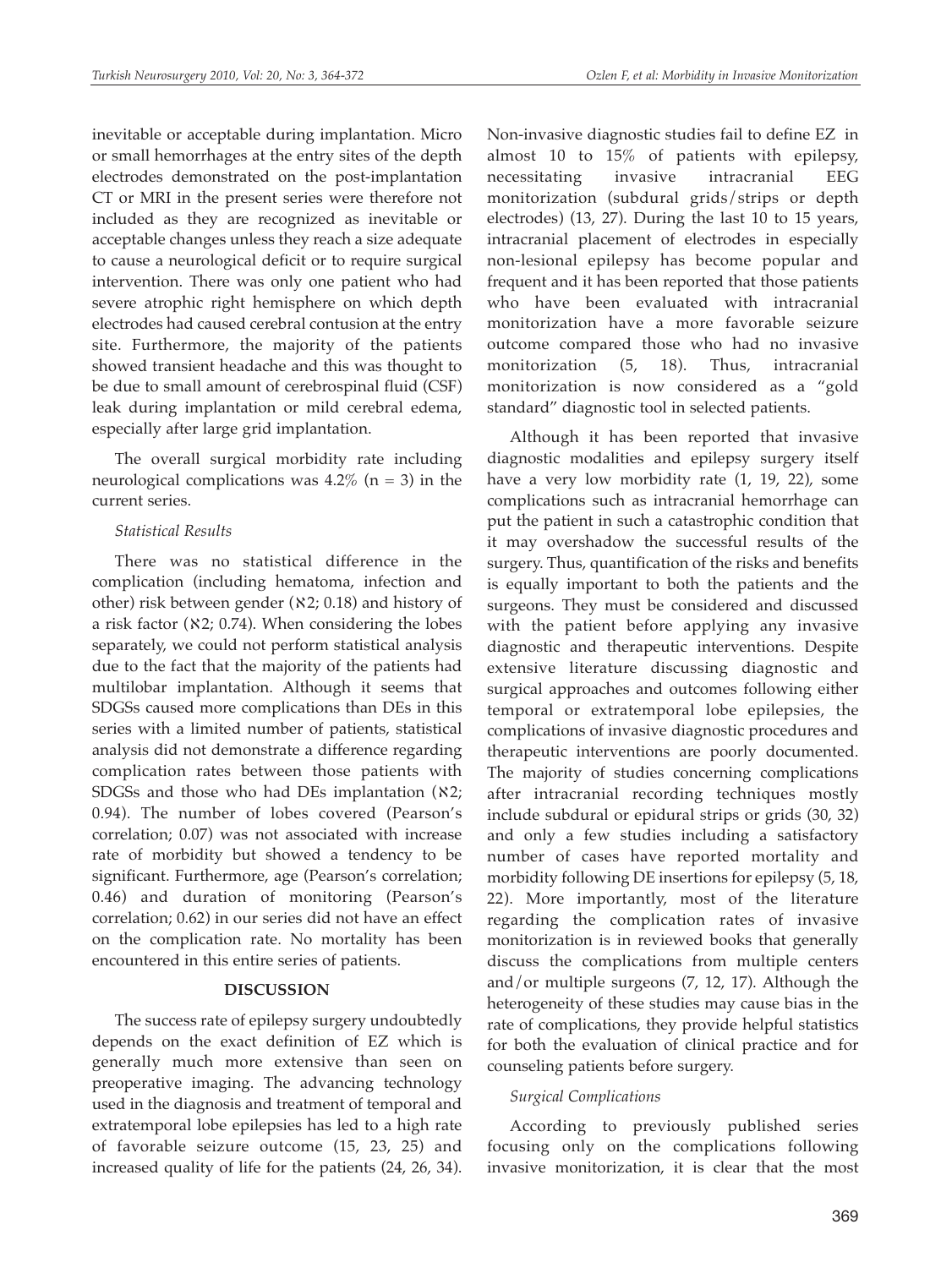common complication is infection whilst the most feared complication was found to be intracranial hemorrhage and the mortality rate has been reported to be 1% or less (5, 9, 22, 20, 29). The risks of hemorrhage in stereotactic placement of DE range from 0.6 to  $2.1\%$  (5, 18) in previous and more recent series (22, 30). One of the largest series reported so far is by Talairach, et al. (20) who showed 3 (0.5%) intracerebral hemorrhages in 560 patients following DE insertions. In another series of 163 patients, the reported risk of intracerebral hemorrhages was 2.5% and 2 patients (1.4%) died; one from posterior cerebral artery injury and another after laceration of a parasagittal bridging vein (6). In Munari's series, intracerebral hematomas were found in 4 (1.4%) among 277 patients, one of which required evacuation (11). Van Buren (28) collected data from a number of different epilepsy centers and reported 2.7% intracerebral hemorrhage risk in 879 DE implantations. Another larger series including 2,000 DE implantations for the monitoring of seizure from different centers found one case of hematoma that required evacuation (2). A literature review by Pilcher et al. (16) found a 2.5% rate of hemorrhage in 1,582 patients evaluated with DE. A recent study including 6,415 DE insertions showed 0.8% intracranial hemorrhage (22). Regarding SDSGs, it has been documented that the risk of intracerebral hemorrhage is higher than those of DEs and it mostly depends on the extent of surface contact and the total volume of implanted material had been suggested to be positively associated with complications (9, 29). In a multicentre study 14.3% of those implanted with subdural grids had complications as compared to 3.8% implanted with strips (19). Behren et al. (1) showed that 25 of their 189 monitored patients had subdural grid implantation and six  $(24%)$  of those with subdural grid had either subdural hemorrhages or transient neurological deficit. In contrast, only four (2.2%) cases of hemorrhage was reported among patients implanted with strip electrodes. Similar findings were also reported by Burneo et al. (3) who demonstrated that 3% of patients implanted with subdural strips had complications as compared to 13% of those implanted with grid arrays. Wong et al. (29) recently reported that only 4 (5.5%) patients had intracranial hemorrhages in 72 patients evaluated with SDGS. Almost all authors of the studies mentioned above agree that the risk of intracerebral hemorrhages is low.

In our series, we had only 1 intracerebral hemorrhage that was EDH approximating 1.4% following a total of 276 SDGS and DE insertions in 70 patients and no mortality was found. This patient was implanted both SDGS and DEs which necessitated the removal. The rate of hemorrhage seems to be a little bit lower than those of the previously published series from different centers and literature reviews reported so far. This difference may be explained by the fact that previous series mostly included cases from different centers and even from different surgeons who use different techniques. In order to decrease or avoid hemorrhagic complications in DE insertion, some authors suggested burr holes rather than twist drill holes to allow visualization of surface vessels and some rarely implant more than two DE per patient. Our data does not agree with the idea that more than 2 electrodes per patient could increase the risks of hematoma. Some data showed that twist drill holes are also extremely safe and using double-dose gadolinium MRI co-registered with neuronavigation provides excellent view of cortical vessels that leads to safe pial penetration (5, 22). For SDGS implantation, it is reasonable to explain that grid arrays covering a wide surface may be more rigid and may cause greater surface tension over the cortical surface leading to cerebral edema which could interfere with both arterial and venous circulation. Our experience agrees with Cahan and Crandall (4) who noted that valproic acid or aspirin should be avoided prior to invasive diagnostic technique.

Infectious complications after implantation have been reported to be the most frequent complication, ranging from 1 to 5% for DEs (1, 18, 22) and 2 to 16% for SDGS insertions (7, 9, 29). Meningitis has been the most commonly reported central nervous system (CNS) infection and less commonly, brain abscess, most of which responded well to antibiotic therapy. The high risk of intracranial infections in SDGS implantation has been attributed to the large craniotomy and high rate of CSF fistula (9, 29). Some authors have suggested using antibiotics during the monitorization process in order to prevent or decrease infection (1, 7, 10). However, there has been ongoing debate whether antibiotics are necessary or not in both DEs and SDGS implantation. It has been demonstrated in larger studies that there is no additional benefit of the continuous use of IV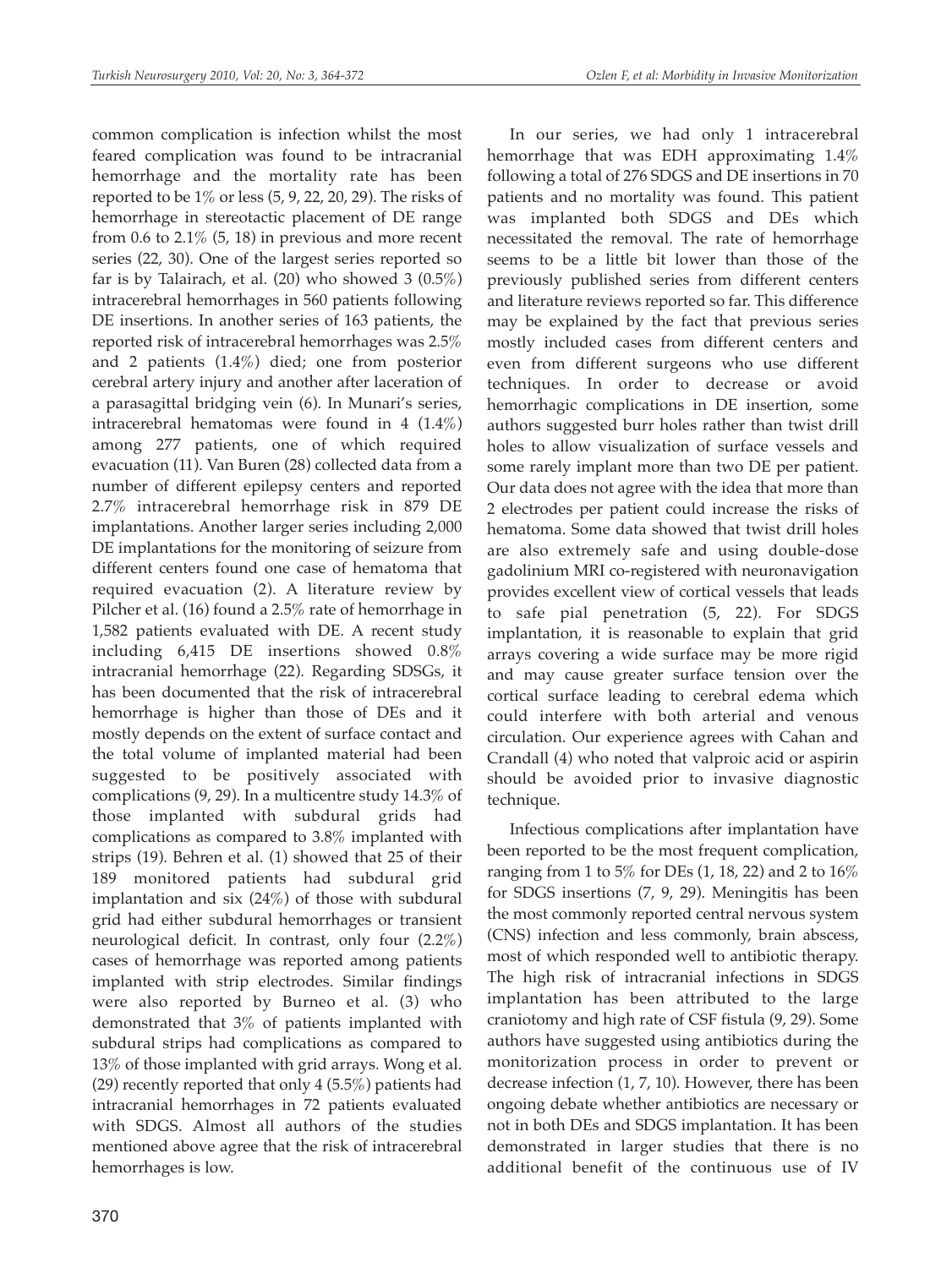antibiotic during the recording period in either DE or SDGS (31). Furthermore, some use low doses of oral antibiotic during the recording period but they suggest that it may not be necessary (18). In order to reduce the possibility of infection, some authors have suggested that the duration of recording should be less than 2 weeks and the electrodes should be tunneled far away from the point of pial entrance to prevent CSF leak (3, 16).

Only one patient presented with infection, making up 1.4% of the cases in our series. In agreement with the current literature, meningitis (1.4%) was the most common infection noted. We should note that one cannot speculate that low risk of infection is mainly due to antibiotic use based on our results as removing the electrodes in the operating room in a sterile condition instead of at the bedside (18) also helps to decrease infection rate. We think that meticulous control of infection with antiseptic techniques both during implantation and the monitoring period is the key to success in lowering the infection rate although we did not have a chance to compare patients in whom IV antibiotics were used with those who did not have antibiotic use during the monitorization period. Similar to the findings of previous large series (5, 11, 20, 22, 33, 28) the administration of corticosteroids improved symptoms of headache, nausea, and emesis but did not increase the rate of infectious complications. No wound infections developed in the patients treated with corticosteroid therapy. The effect of corticosteroids on the risk of complication was not analyzed due to the small number of patients included in our series.

The complications that we called "miscellaneous" were found in some cases and include a variety of complications such as transient headache, fever etc.

#### *Neurological Complications*

Neurological complications were seen in a total of 1 patient, which made up 1.4% in our series. Like many others (3, 10, 22, 31), we found no cases of permanent neurological deficit or death related to invasive electrode placement or removal. Right hemiparesis was observed in 1 case that had complete recovery after immediate removal of the strip compressing the left central area.

Overall morbidity including surgical and neurological complications was found in a total of 3 patients in the current series (4.2%) and neither permanent complications nor death occurred similar to previously published larger clinical series (5, 11, 20, 22, 28, 33).

#### **Limitations**

The authors who contributed to this study want to acknowledge the limitations. The main limitation of the current study is its retrospective nature as the diagnosis was obtained from the information registered in the charts that could have introduced some collection bias. Secondly, it would be very useful if we could provide information regarding unexpected postoperative cognitive deficits or psychiatric complications that may have a significant effect on the patient's quality of life.

#### **CONCLUSION**

Based on our experience, invasive monitorization is a useful and safe electrophysiological technique providing extensive help for defining the epileptic focus with low morbidity. The number or density of electrodes per lobe seems to be associated with high risk of complications. Further development in noninvasive imaging techniques may someday obviate the need for invasive electrode placement and its attendant complications. For the time being, invasive electrode implantation is still the "gold standard" in identifying seizure foci and eloquent areas of the brain in patients with refractory epilepsy. It is clear that advances in operative techniques, anesthesia, and intensive care during the last several decades have greatly decreased the risk of serious complications and that experienced hands in epilepsy surgery is the key to success.

#### **Disclaimer**

The authors do not report any conflict of interest concerning the materials and methods used in this study or the findings specified in this paper.

#### **REFERENCES**

- 1. Behrens E, Schramm J, Zentner J, Konig R: Surgical and neurological complications in a series of 708 epilepsy surgery procedures. Neurosurgery 41:1-9, 1997
- 2. Bouvier G, Saint-Hilaire JM, Giard N, Lesage J, Cloutier I, Beique R: Depth electrode implantation at Hospital Notre-Dame, Montreal, in Engel J Jr (ed). Surgical Treatment of the Epilepsies. New York: Raven Press, 1987:589-593